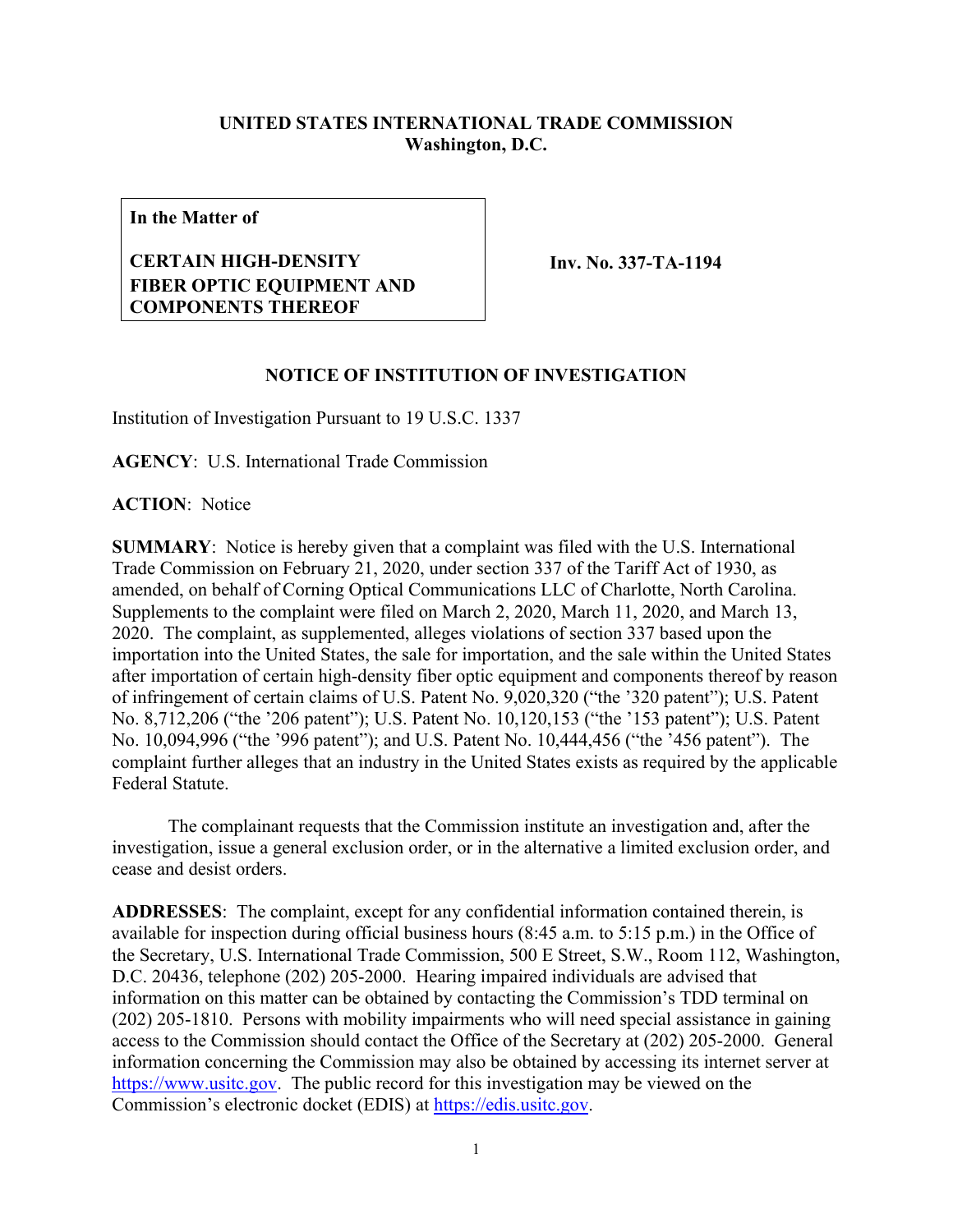**FOR FURTHER INFORMATION CONTACT**: Pathenia M. Proctor, The Office of Unfair Import Investigations, U.S. International Trade Commission, telephone (202) 205-2560.

## **SUPPLEMENTARY INFORMATION**:

**AUTHORITY**: The authority for institution of this investigation is contained in section 337 of the Tariff Act of 1930, as amended, 19 U.S.C. 1337, and in section 210.10 of the Commission's Rules of Practice and Procedure, 19 C.F.R. 210.10 (2020).

**SCOPE OF INVESTIGATION**: Having considered the complaint, the U.S. International Trade Commission, on March 18, 2020, **ORDERED THAT** –

(1) Pursuant to subsection (b) of section 337 of the Tariff Act of 1930, as amended, an investigation be instituted to determine whether there is a violation of subsection (a)(1)(B) of section 337 in the importation into the United States, the sale for importation, or the sale within the United States after importation of certain products identified in paragraph (2) by reason of infringement of one or more of claims 1-3 of the '320 patent; claims 1, 2, 10, 11, 14, 22, and 23 of the '206 patent; claims 1, 2, 5-16, 19, and 23-27 of the '153 patent; claims 22-29 of the '996 patent; and claims 11, 12, 14-21, and 27-30 of the '456 patent; and whether an industry in the United States exists as required by subsection (a)(2) of section 337;

(2) Pursuant to section 210.10(b)(1) of the Commission's Rules of Practice and Procedure, 19 C.F.R. 210.10(b)(1), the plain language description of the accused products or category of accused products, which defines the scope of the investigation, is "high-density fiber optic equipment and components thereof, which consist of (1) a chassis with sliding trays that fits within the standardized racks used in data centers, and (2) removable modules that are inserted into the sliding trays of the chassis, wherein the chassis and modules are used to terminate large numbers of fiber-optic cables using standardized connectors (at least 98 connections per standard rack unit (or 'U space'))";

(3) For the purpose of the investigation so instituted, the following are hereby named as parties upon which this notice of investigation shall be served:

(a) The complainant is:

Corning Optical Communications LLC 4200 Corning Place Charlotte, NC 28216

(b) The respondents are the following entities alleged to be in violation of section 337, and is/are the parties upon which the complaint is to be served:

> AFL Telecommunications Holdings LLC d/b/a AFL 170 Ridgeview Center Drive Duncan, SC 29334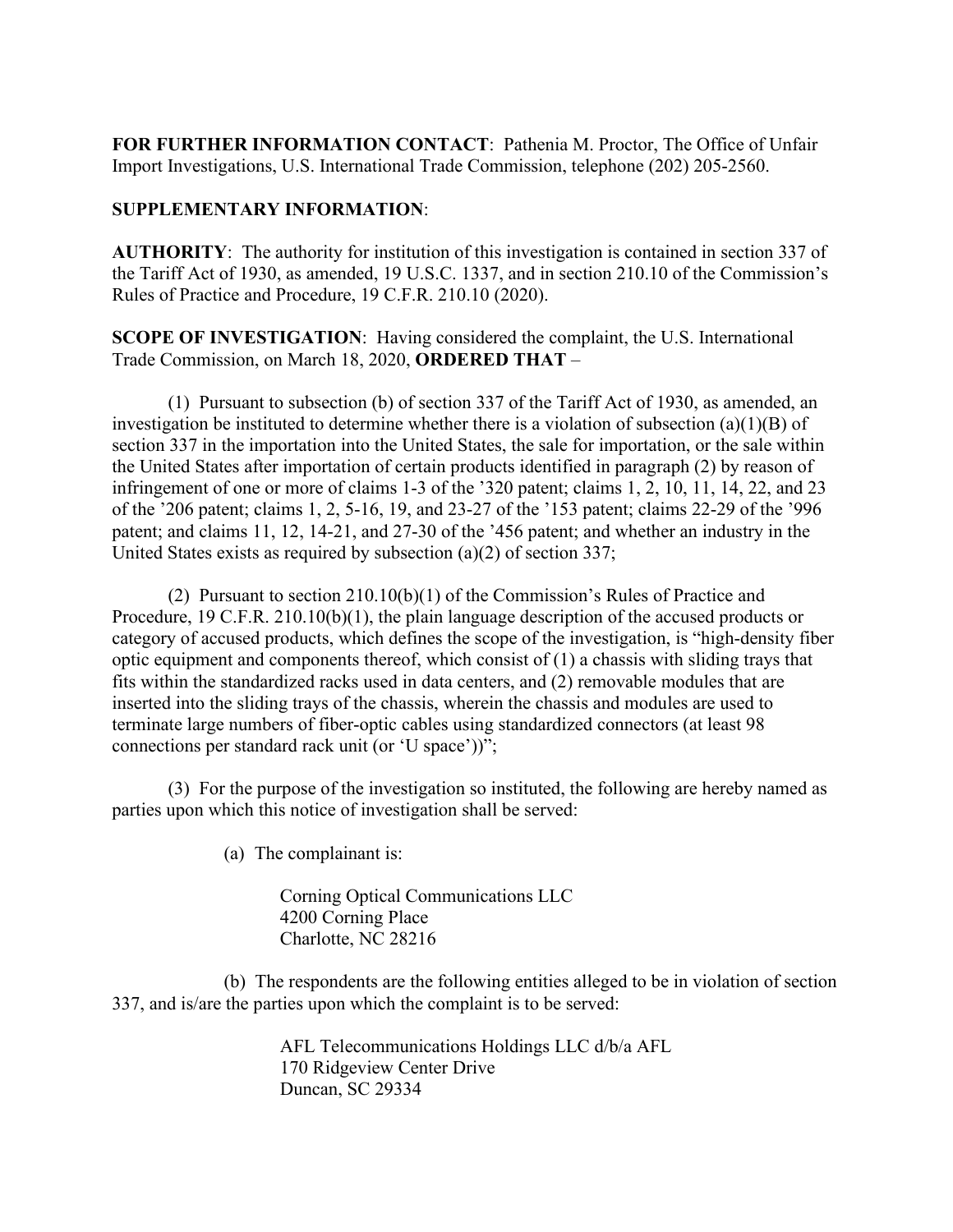FS.com Inc. 380 Centerpoint Boulevard New Castle, DE 19720

Huber+Suhner AG Degersheimerstrasse 14 9100 Herisau Switzerland

Huber + Suhner, Inc. 8530 Steele Creek Place Drive, Suite H Charlotte, NC 28273

Legrand North America, LLC 60 Woodlawn Street West Hartford, CT 06110

Leviton Manufacturing Co., Inc. 201 North Service Road Melville, NY 11747

Panduit Corporation 18900 Panduit Drive Tinley, IL 60487

Shanghai TARLUZ Telecom Tech. Co., Ltd. d/b/a TARLUZ 3F, Building 1, No. 2528 Zhennan Road Putuo District Shanghai, China 200331

Shenzhen Anfkom Telecom Co., Ltd. d/b/a Anfkom Telecom Block B, Hengbang Science Park Loucun 1st Industrial Zone Guangming New District Shenzhen, China 518107

The LAN Wirewerks Research Laboratories Inc. d/b/a Wirewerks 19144 Avenue Cruickshank Baie-d'Urfé, Québec, H9X 3P1 Canada